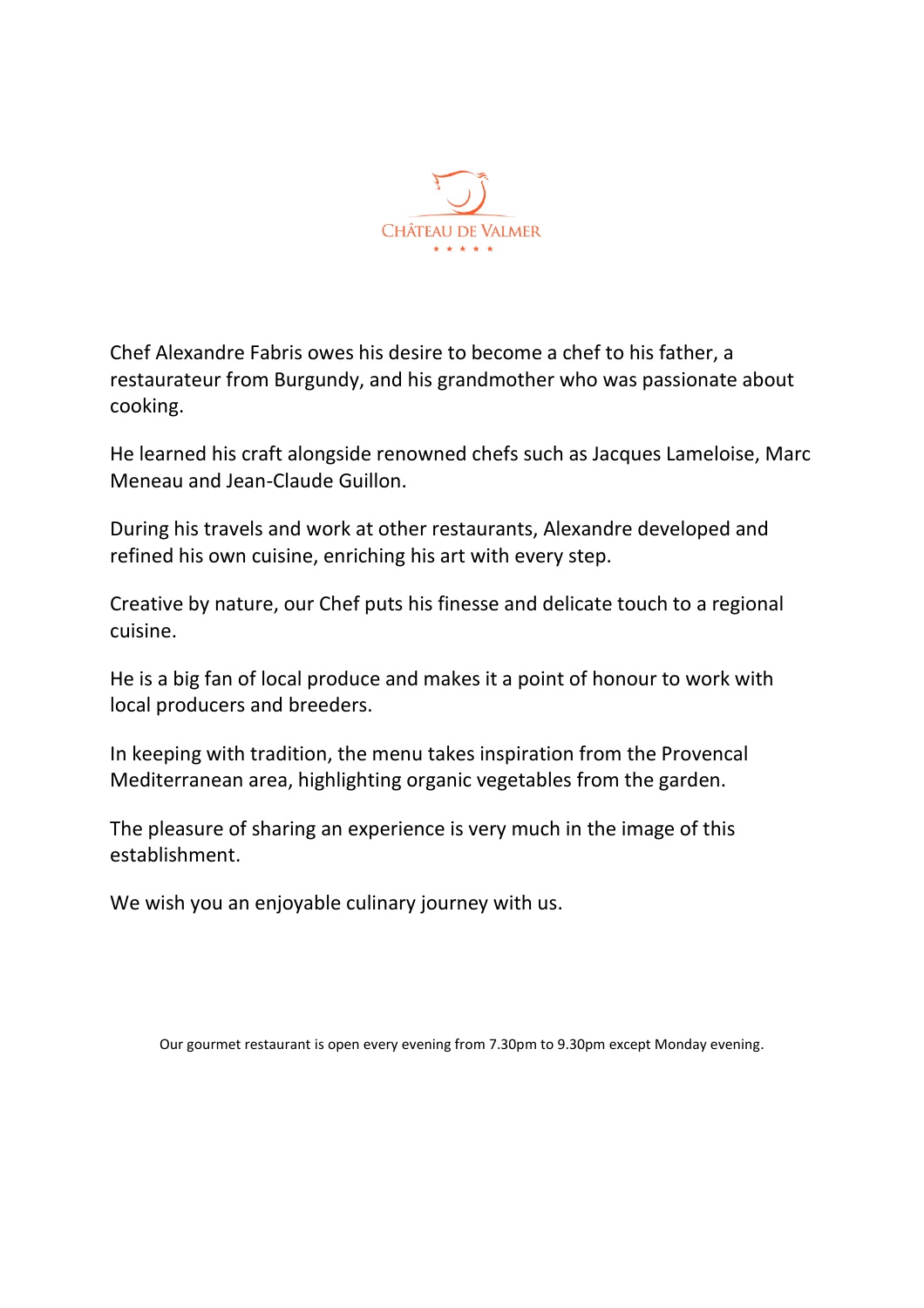*"Fine cuisine is when things taste the way they are"* Alexandre FABRIS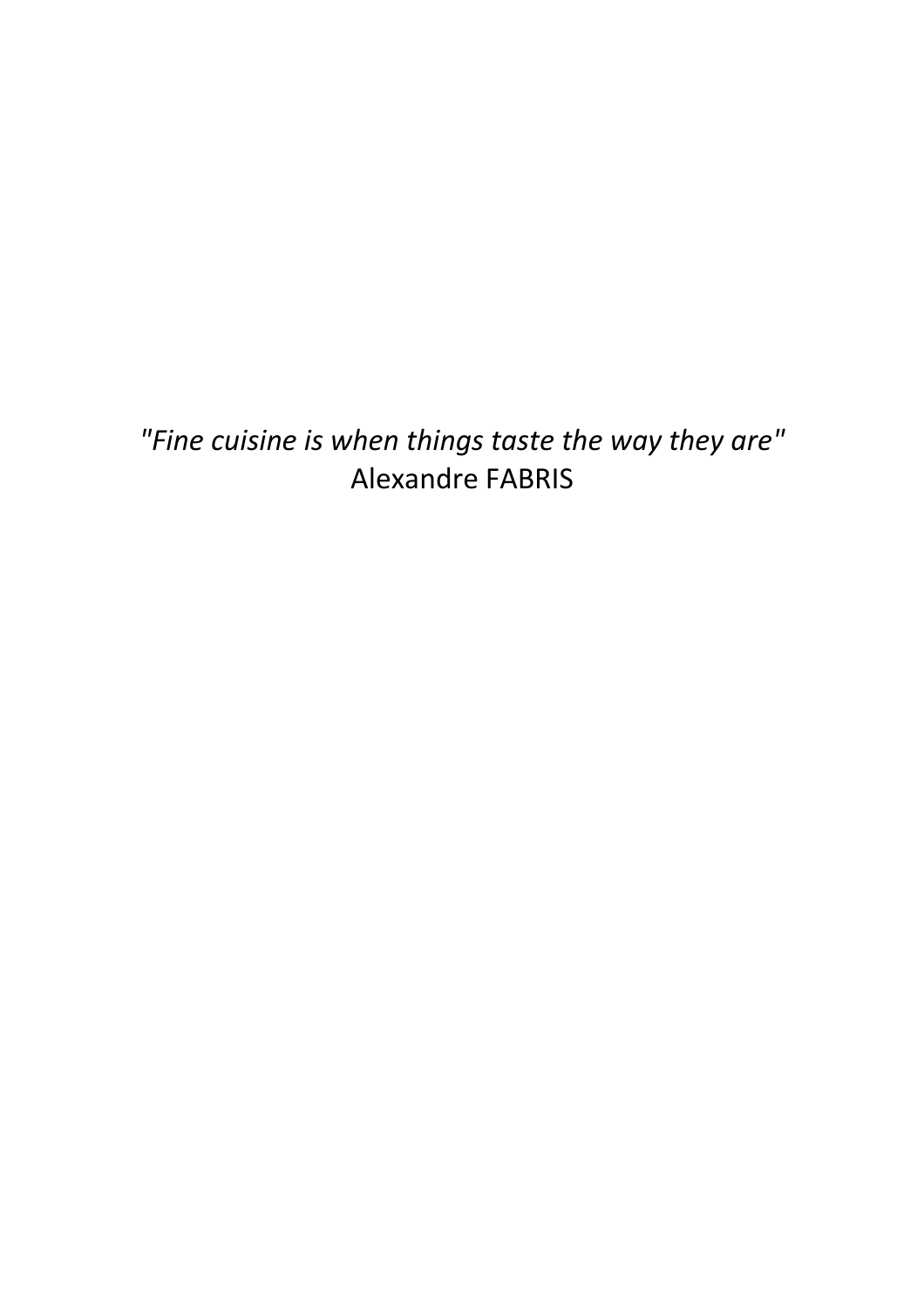

La Palmeraie Restaurant Menus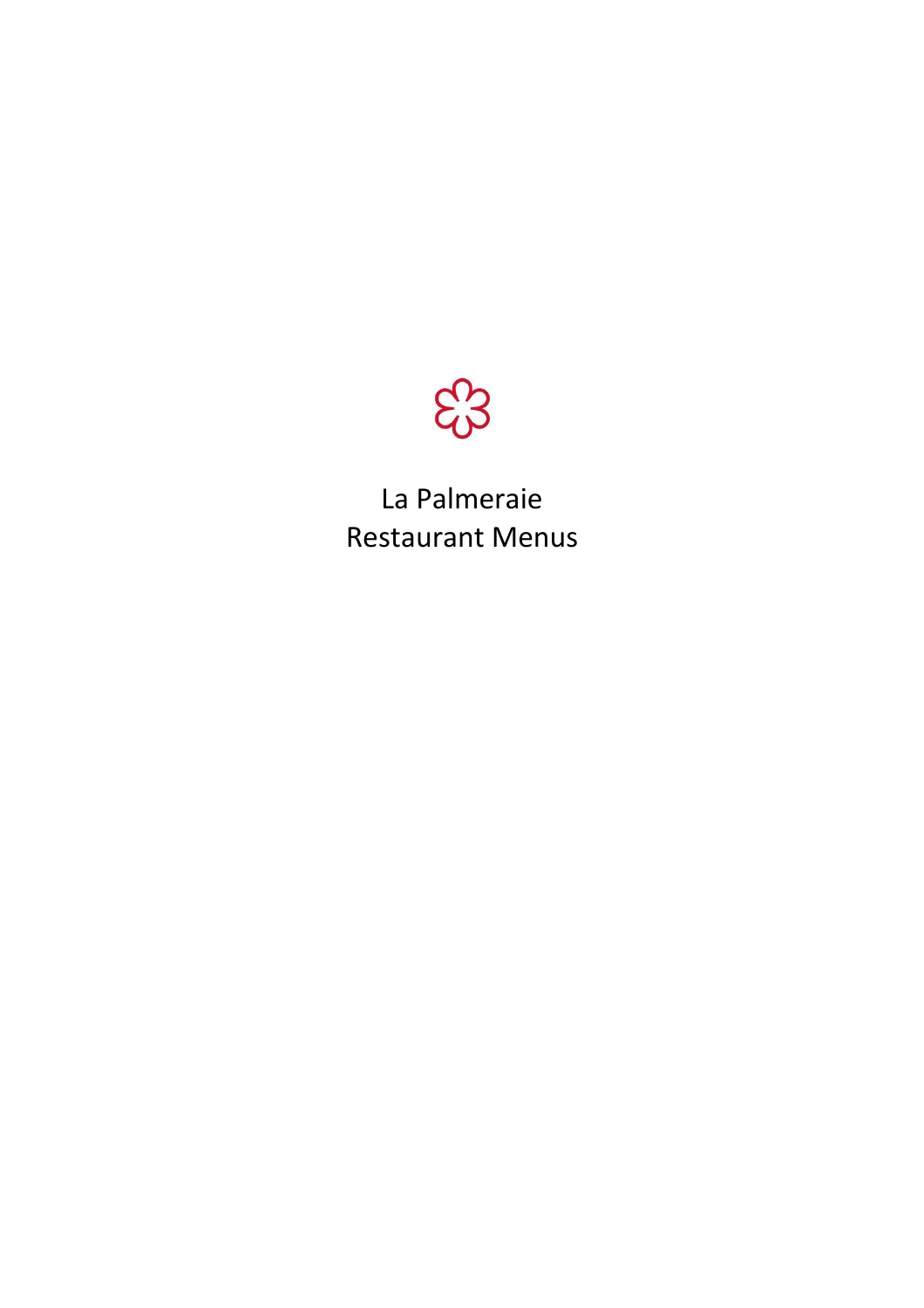Vegetarian Feast €90 Based on seasonal and popular vegetables

Crocs en bouche

-----------------

Appetiser

---------------

Pertuis asparagus and morel mushrooms

Grilled asparagus tips, morel mushrooms marinière style, Provence spelt tabbouleh with spring onions and herbs from the garden, espuma of roasted seeds

----------------------

Purple artichoke and organic Forcalqueiret chickpeas

Traditional cooking in a barigoule, served different ways, crunchy and with a soft centre, grilled and raw, chickpeas "as we eat them in Provence"

---------------------

Detox of fresh seasonal fruits

----------------------

Gariguette strawberries from our garden and olive oil from Château Demonpère

Fruit textures brought out and accompanied by an organic olive oil sorbet

*Our selection of cheeses from local farms is also offered for an additional €21 per person* Provencal Feast €125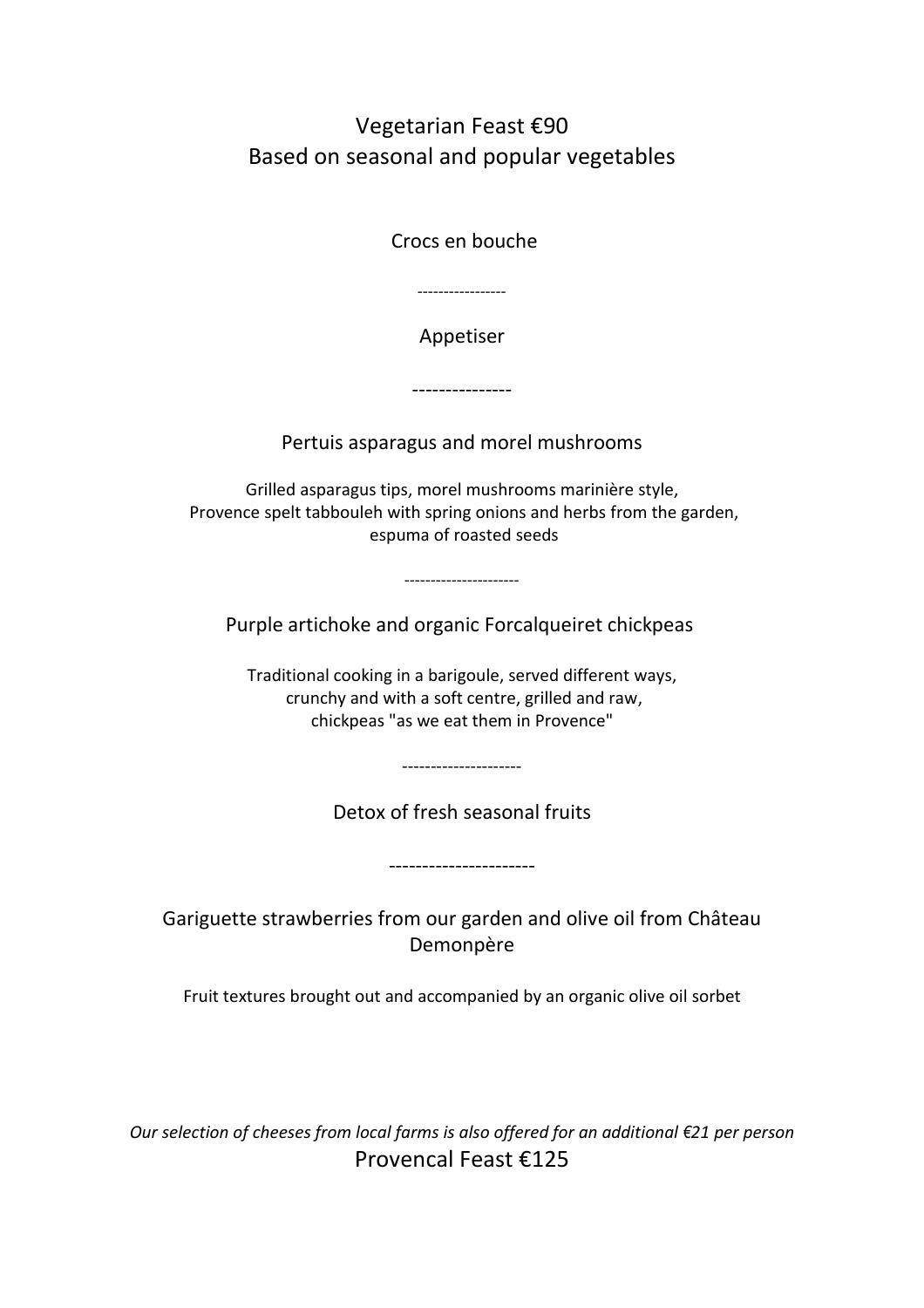Based on recipes and flavours from the past

Crocs en bouche

--------------

My Provencal pistou soup

Condiment from Provence following my Grandmother's recipe, mild garlic bouillon and basil sorbet

---------------

Rock fish and shrimps with saffron from the Gulf of Saint-Tropez

Depending on the catch of the day, scorpion fish, red mullet, wrasse, sea bream and shrimps Bonnotte potatoes, young fennel, bouillabaisse style grapefruit with saffron pistils

-------------------

Sisteron lamb and wild garlic

Noisette of lamb with thyme from the garden, thin crust of organic black garlic, wild garlic sweetbread croquette, sautéed girolle mushrooms, jus

-----------------------

Fennel granita and fresh cheese with thyme

-------------------------

Illanka chocolate and artichoke from Provence

Crunchy chocolate, whipped ganache, red pepper sorbet, smoked artichoke Ice cream

*Our selection of cheeses from local farms is also offered for an additional €21 per person* Mediterranean feast €140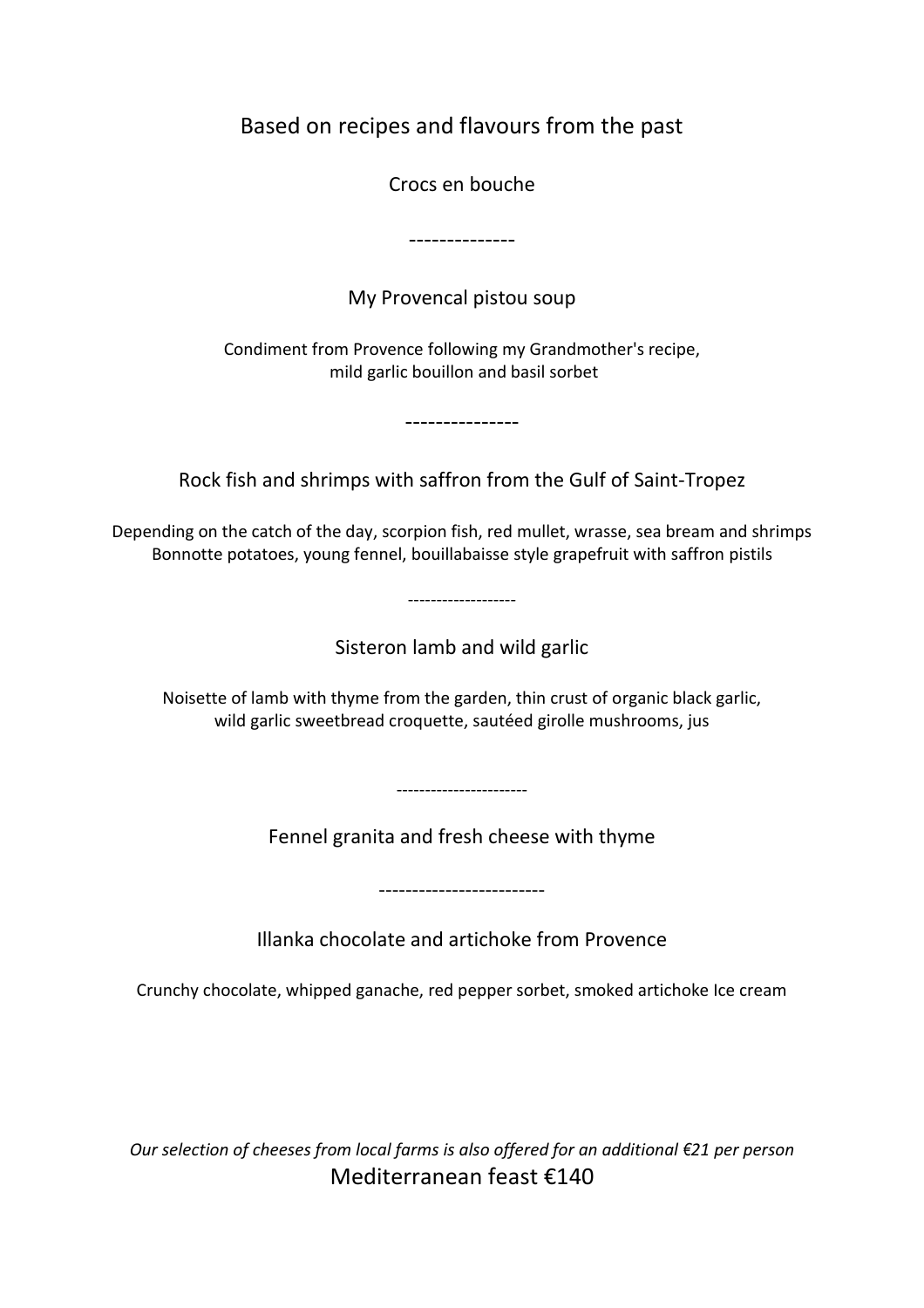based on catches of the day and seasonal produce

Crocs en bouche

----------------------

"Croustet gaudinase"

----------------------

Langoustines and spring radishes from our garden

In a confit then grilled with vine shoots from the estate, crispy with thyme flowers, in a ceviche with lemon from the garden, radishes in different textures, bouillon with lemon balm butter

---------------------------

Mediterranean amberjack and "Douce Provence" peas

In a spicy marinade then grilled, velouté of peas with sea lettuce, pea-parsnip tartlet, fishbone jus

---------------------------

Line caught seabass and white asparagus

Filet cooked slowly on the skin, white asparagus in different textures, sautéed baby spinach with pine nuts, seaweed butter sauce

--------------------------

Detox jus with seaweed and herbs from the garden

--------------------------

Raspberries and tarragon

Like a pavlova, raspberry and tarragon sorbet

*Our selection of cheeses from local farms is also offered for an additional €21 per person*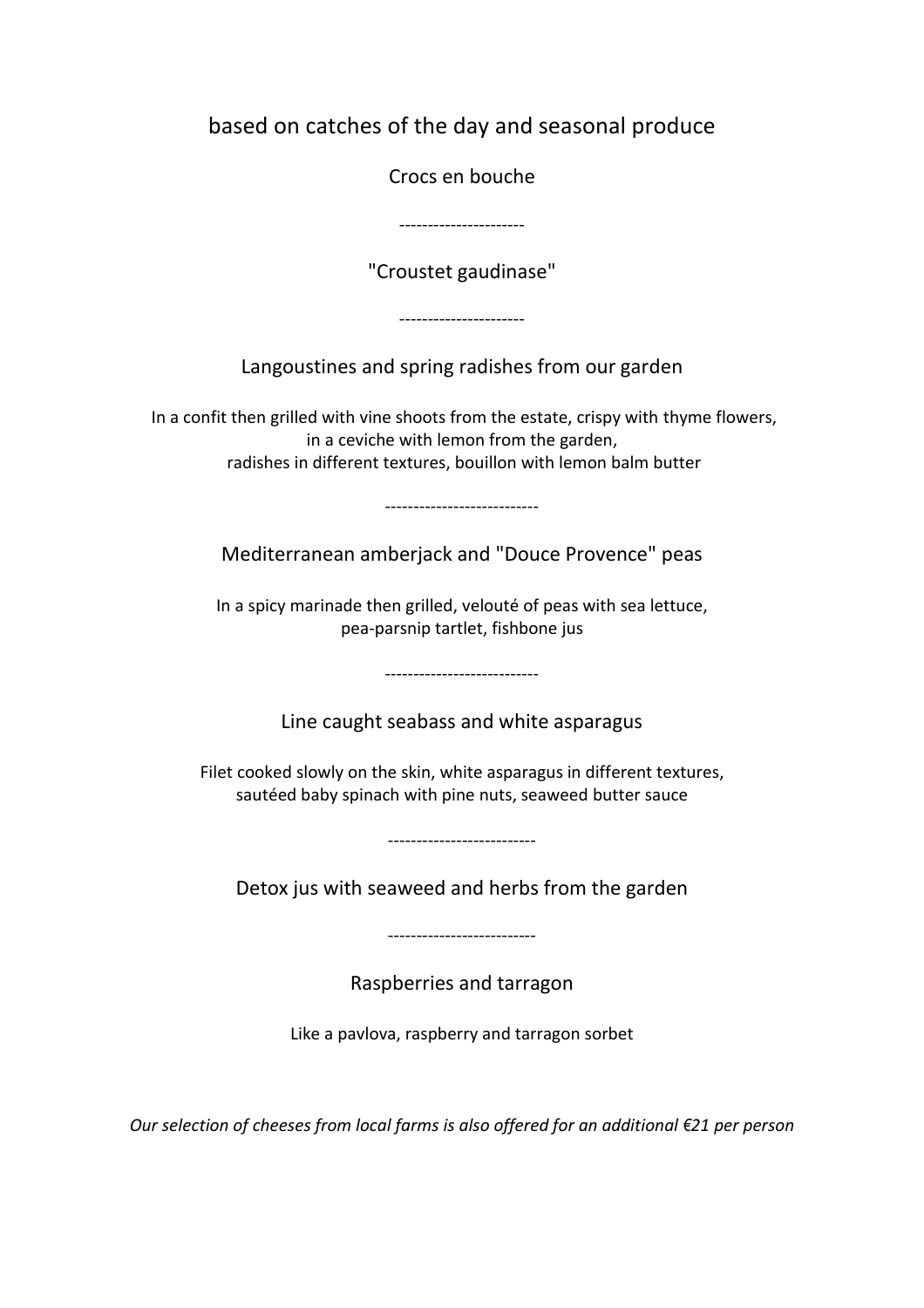## 'Page Blanche' Menu €180 7 surprise gourmet journeys based on the Chef's inspiration and what local producers had in the market

As a meal is all about sharing and for the sake of balance, the same menu will be served to everyone at the table. Thank you for your trust and confidence in us.

OUR MAIN PARTNERS AND SUPPLIERS